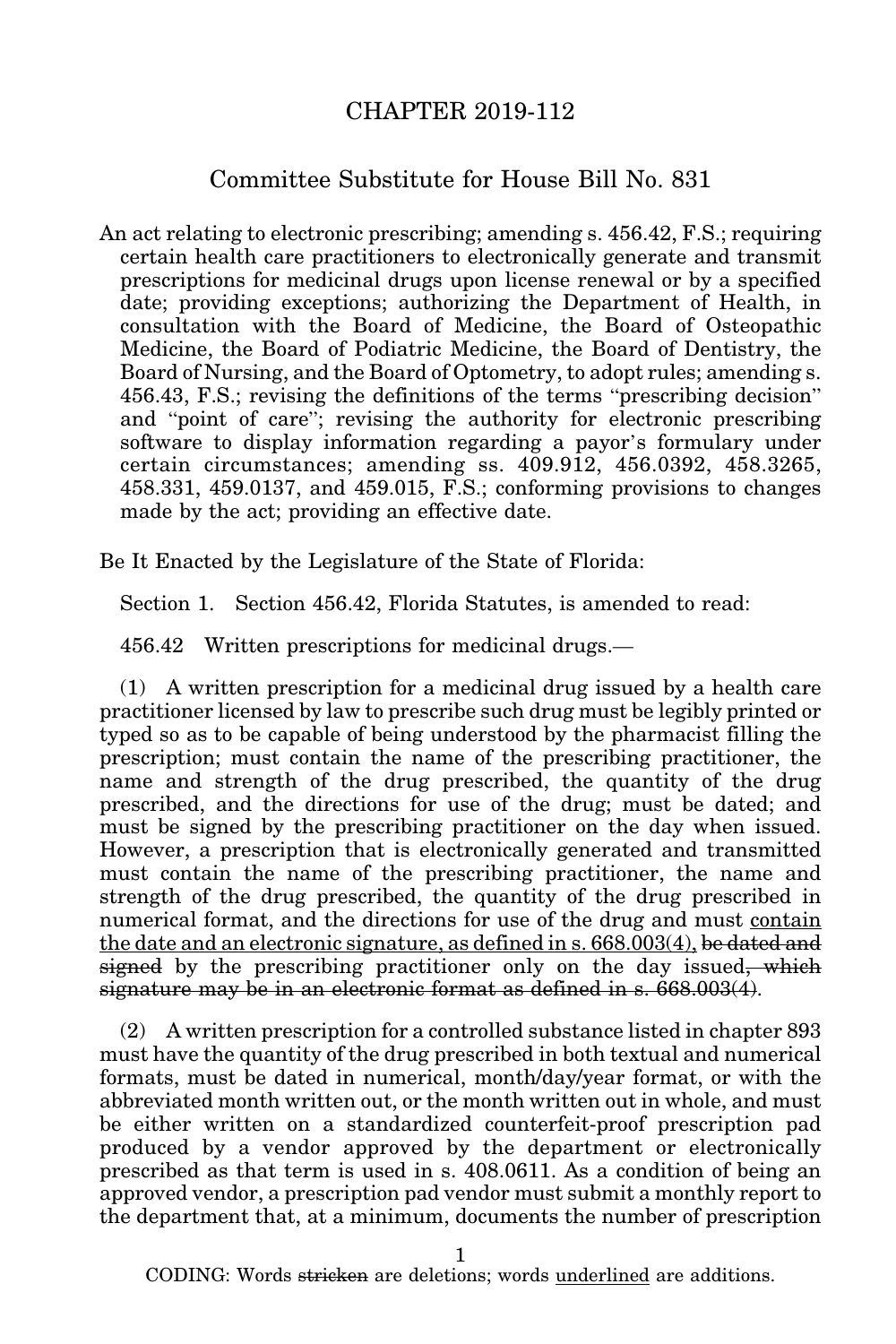pads sold and identifies the purchasers. The department may, by rule, require the reporting of additional information.

(3) A health care practitioner licensed by law to prescribe a medicinal drug who maintains a system of electronic health records as defined in s.  $408.051(2)(a)$ , or who prescribes medicinal drugs as an owner, an employee, or a contractor of a licensed health care facility or practice that maintains such a system and who is prescribing in his or her capacity as such an owner, an employee, or a contractor, may only electronically transmit prescriptions for such drugs. This requirement applies to such a health care practitioner upon renewal of the health care practitioner's license or by July 1, 2021, whichever is earlier, but does not apply if:

(a) The practitioner and the dispenser are the same entity;

(b) The prescription cannot be transmitted electronically under the most recently implemented version of the National Council for Prescription Drug Programs SCRIPT Standard;

(c) The practitioner has been issued a waiver by the department, not to exceed 1 year in duration, from the requirement to use electronic prescribing due to demonstrated economic hardship, technological limitations that are not reasonably within the control of the practitioner, or another exceptional circumstance demonstrated by the practitioner;

(d) The practitioner reasonably determines that it would be impractical for the patient in question to obtain a medicinal drug prescribed by electronic prescription in a timely manner and such delay would adversely impact the patient's medical condition;

(e) The practitioner is prescribing a drug under a research protocol;

(f) The prescription is for a drug for which the federal Food and Drug Administration requires the prescription to contain elements that may not be included in electronic prescribing; or

(g) The prescription is issued to an individual receiving hospice care or who is a resident of a nursing home facility.

(h) The practitioner determines that it is in the best interest of the patient, or the patient determines that it is in his or her own best interest, to compare prescription drug prices among area pharmacies. The practitioner must document such determination in the patient's medical record.

The department, in consultation with the Board of Medicine, the Board of Osteopathic Medicine, the Board of Podiatric Medicine, the Board of Dentistry, the Board of Nursing, and the Board of Optometry, may adopt rules to implement this subsection.

Section 2. Section 456.43, Florida Statutes, is amended to read:

2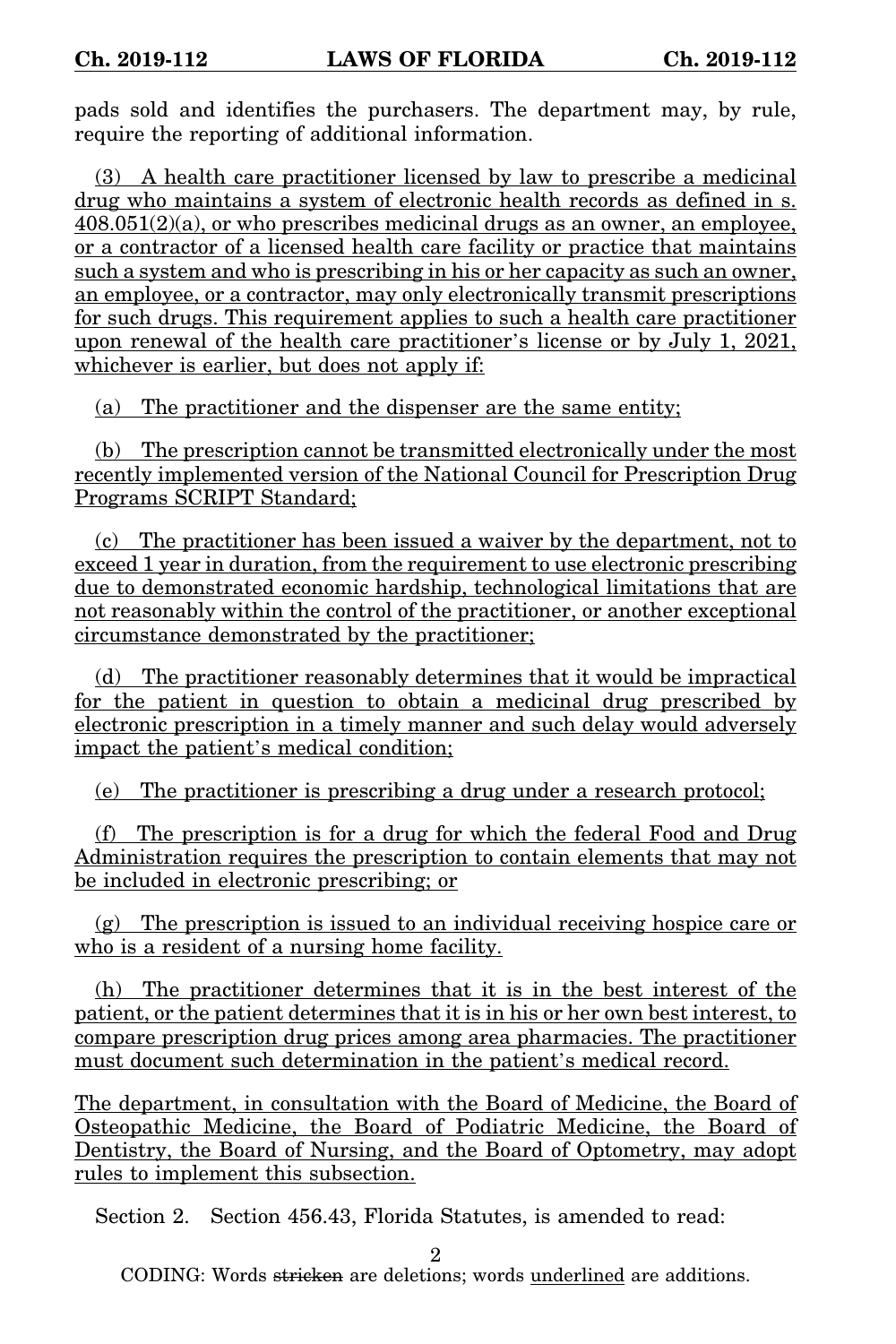456.43 Electronic prescribing for medicinal drugs.—

(1) Electronic prescribing may shall not interfere with a patient's freedom to choose a pharmacy.

(2) Electronic prescribing software may shall not use any means or permit any other person to use any means to influence or attempt to influence, through economic incentives or otherwise, the prescribing decision of a prescribing practitioner or his or her agent at the point of care, including, but not limited to, means such as advertising, instant messaging, and pop-up ads, and similar means to influence or attempt to influence, through economic incentives or otherwise, the prescribing decision of a prescribing practitioner at the point of care. Such means shall not be triggered by or in specific response to the input, selection, or act of a prescribing practitioner or his or her agent in prescribing a certain medicinal drug pharmaceutical or directing a patient to a certain pharmacy. For purposes of this subsection, the term:

(a) The term "Prescribing decision" means a prescribing practitioner's  $or$ </u> his or her agent's decision to prescribe any medicinal drug a certain pharmaceutical.

(b) The term "Point of care" means the time at which that a prescribing practitioner or his or her agent prescribes any medicinal drug is in the act of prescribing a certain pharmaceutical.

(3) Electronic prescribing software may display show information regarding a payor's formulary if as long as nothing is designed to preclude or make more difficult the selection of the act of a prescribing practitioner or patient selecting any particular pharmacy by a patient or the selection of a certain medicinal drug by a prescribing practitioner or his or her agent pharmaceutical.

Section 3. Paragraph (a) of subsection (5) of section 409.912, Florida Statutes, is amended to read:

409.912 Cost-effective purchasing of health care.—The agency shall purchase goods and services for Medicaid recipients in the most costeffective manner consistent with the delivery of quality medical care. To ensure that medical services are effectively utilized, the agency may, in any case, require a confirmation or second physician's opinion of the correct diagnosis for purposes of authorizing future services under the Medicaid program. This section does not restrict access to emergency services or poststabilization care services as defined in 42 C.F.R. s. 438.114. Such confirmation or second opinion shall be rendered in a manner approved by the agency. The agency shall maximize the use of prepaid per capita and prepaid aggregate fixed-sum basis services when appropriate and other alternative service delivery and reimbursement methodologies, including competitive bidding pursuant to s. 287.057, designed to facilitate the costeffective purchase of a case-managed continuum of care. The agency shall

3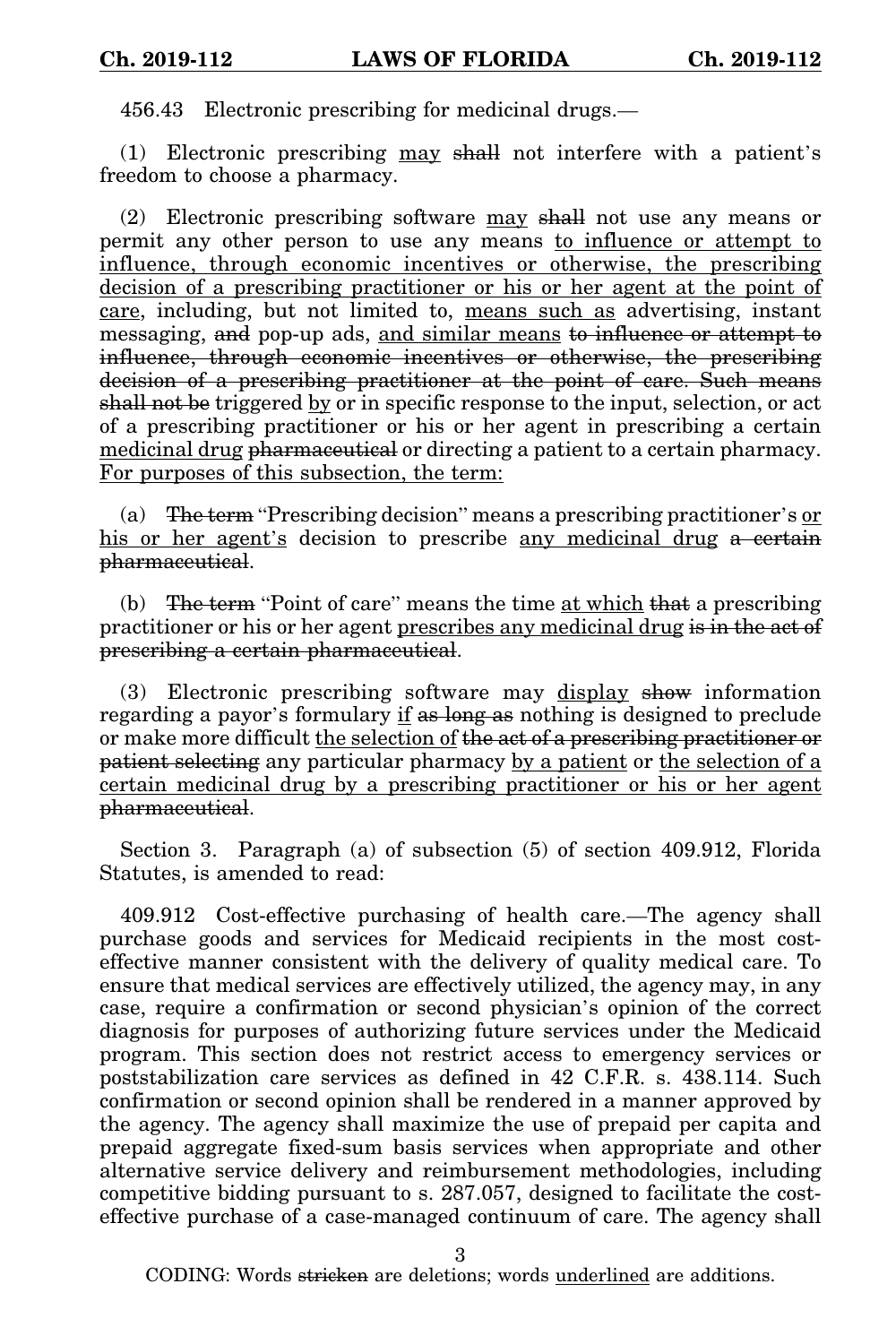also require providers to minimize the exposure of recipients to the need for acute inpatient, custodial, and other institutional care and the inappropriate or unnecessary use of high-cost services. The agency shall contract with a vendor to monitor and evaluate the clinical practice patterns of providers in order to identify trends that are outside the normal practice patterns of a provider's professional peers or the national guidelines of a provider's professional association. The vendor must be able to provide information and counseling to a provider whose practice patterns are outside the norms, in consultation with the agency, to improve patient care and reduce inappropriate utilization. The agency may mandate prior authorization, drug therapy management, or disease management participation for certain populations of Medicaid beneficiaries, certain drug classes, or particular drugs to prevent fraud, abuse, overuse, and possible dangerous drug interactions. The Pharmaceutical and Therapeutics Committee shall make recommendations to the agency on drugs for which prior authorization is required. The agency shall inform the Pharmaceutical and Therapeutics Committee of its decisions regarding drugs subject to prior authorization. The agency is authorized to limit the entities it contracts with or enrolls as Medicaid providers by developing a provider network through provider credentialing. The agency may competitively bid single-source-provider contracts if procurement of goods or services results in demonstrated cost savings to the state without limiting access to care. The agency may limit its network based on the assessment of beneficiary access to care, provider availability, provider quality standards, time and distance standards for access to care, the cultural competence of the provider network, demographic characteristics of Medicaid beneficiaries, practice and provider-to-beneficiary standards, appointment wait times, beneficiary use of services, provider turnover, provider profiling, provider licensure history, previous program integrity investigations and findings, peer review, provider Medicaid policy and billing compliance records, clinical and medical record audits, and other factors. Providers are not entitled to enrollment in the Medicaid provider network. The agency shall determine instances in which allowing Medicaid beneficiaries to purchase durable medical equipment and other goods is less expensive to the Medicaid program than long-term rental of the equipment or goods. The agency may establish rules to facilitate purchases in lieu of long-term rentals in order to protect against fraud and abuse in the Medicaid program as defined in s. 409.913. The agency may seek federal waivers necessary to administer these policies.

 $(5)(a)$  The agency shall implement a Medicaid prescribed-drug spendingcontrol program that includes the following components:

1. A Medicaid preferred drug list, which shall be a listing of cost-effective therapeutic options recommended by the Medicaid Pharmacy and Therapeutics Committee established pursuant to s. 409.91195 and adopted by the agency for each therapeutic class on the preferred drug list. At the discretion of the committee, and when feasible, the preferred drug list should include at least two products in a therapeutic class. The agency may post the preferred drug list and updates to the list on an Internet website without

4

CODING: Words <del>stricken</del> are deletions; words <u>underlined</u> are additions.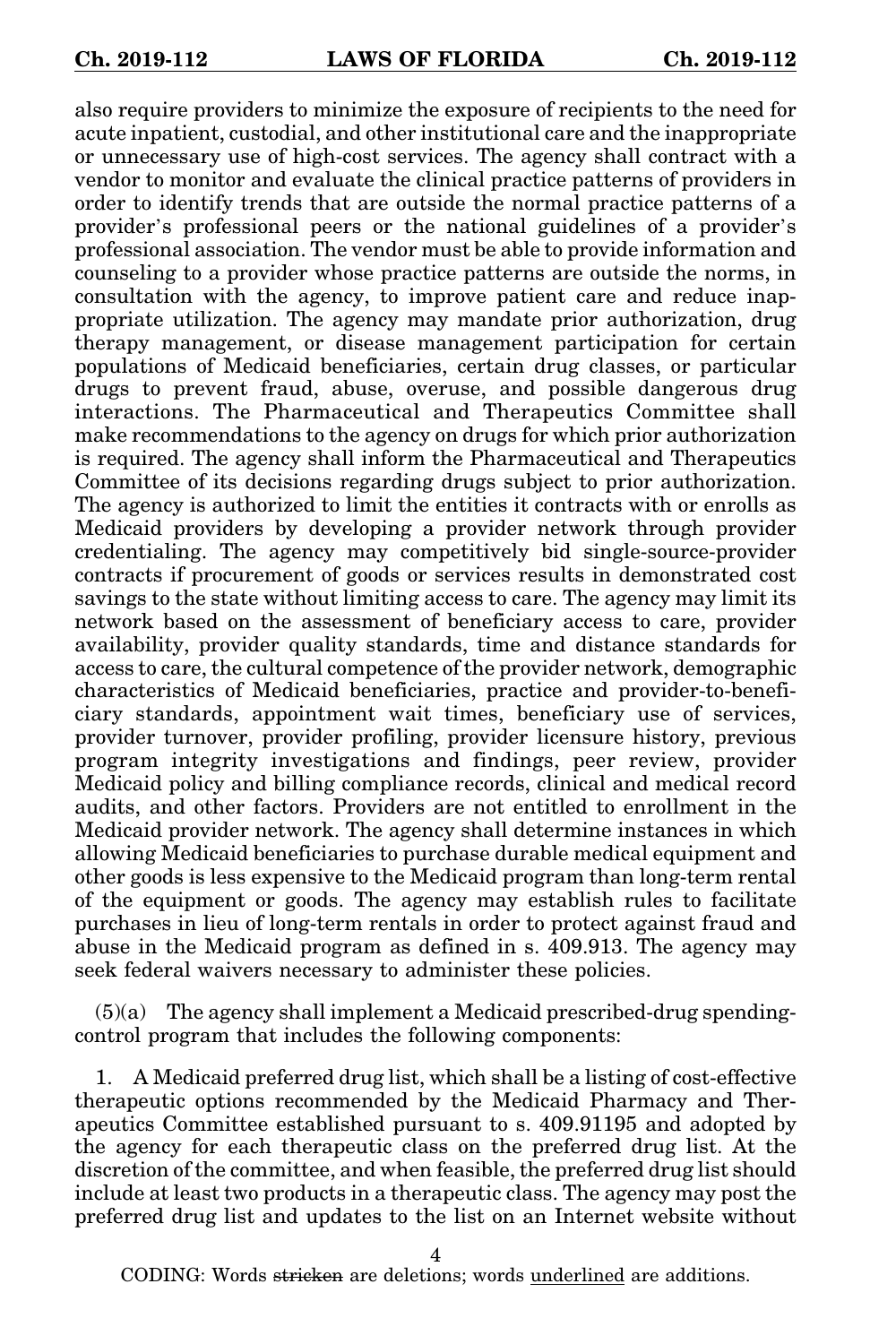following the rulemaking procedures of chapter 120. Antiretroviral agents are excluded from the preferred drug list. The agency shall also limit the amount of a prescribed drug dispensed to no more than a 34-day supply unless the drug products' smallest marketed package is greater than a 34 day supply, or the drug is determined by the agency to be a maintenance drug in which case a 100-day maximum supply may be authorized. The agency may seek any federal waivers necessary to implement these costcontrol programs and to continue participation in the federal Medicaid rebate program, or alternatively to negotiate state-only manufacturer rebates. The agency may adopt rules to administer this subparagraph. The agency shall continue to provide unlimited contraceptive drugs and items. The agency must establish procedures to ensure that:

a. There is a response to a request for prior consultation by telephone or other telecommunication device within 24 hours after receipt of a request for prior consultation; and

b. A 72-hour supply of the drug prescribed is provided in an emergency or when the agency does not provide a response within 24 hours as required by sub-subparagraph a.

2. Reimbursement to pharmacies for Medicaid prescribed drugs shall be set at the lowest of: the average wholesale price (AWP) minus 16.4 percent, the wholesaler acquisition cost (WAC) plus 1.5 percent, the federal upper limit (FUL), the state maximum allowable cost (SMAC), or the usual and customary (UAC) charge billed by the provider.

3. The agency shall develop and implement a process for managing the drug therapies of Medicaid recipients who are using significant numbers of prescribed drugs each month. The management process may include, but is not limited to, comprehensive, physician-directed medical-record reviews, claims analyses, and case evaluations to determine the medical necessity and appropriateness of a patient's treatment plan and drug therapies. The agency may contract with a private organization to provide drug-programmanagement services. The Medicaid drug benefit management program shall include initiatives to manage drug therapies for HIV/AIDS patients, patients using 20 or more unique prescriptions in a 180-day period, and the top 1,000 patients in annual spending. The agency shall enroll any Medicaid recipient in the drug benefit management program if he or she meets the specifications of this provision and is not enrolled in a Medicaid health maintenance organization.

4. The agency may limit the size of its pharmacy network based on need, competitive bidding, price negotiations, credentialing, or similar criteria. The agency shall give special consideration to rural areas in determining the size and location of pharmacies included in the Medicaid pharmacy network. A pharmacy credentialing process may include criteria such as a pharmacy's full-service status, location, size, patient educational programs, patient consultation, disease management services, and other characteristics. The agency may impose a moratorium on Medicaid pharmacy enrollment if it is

5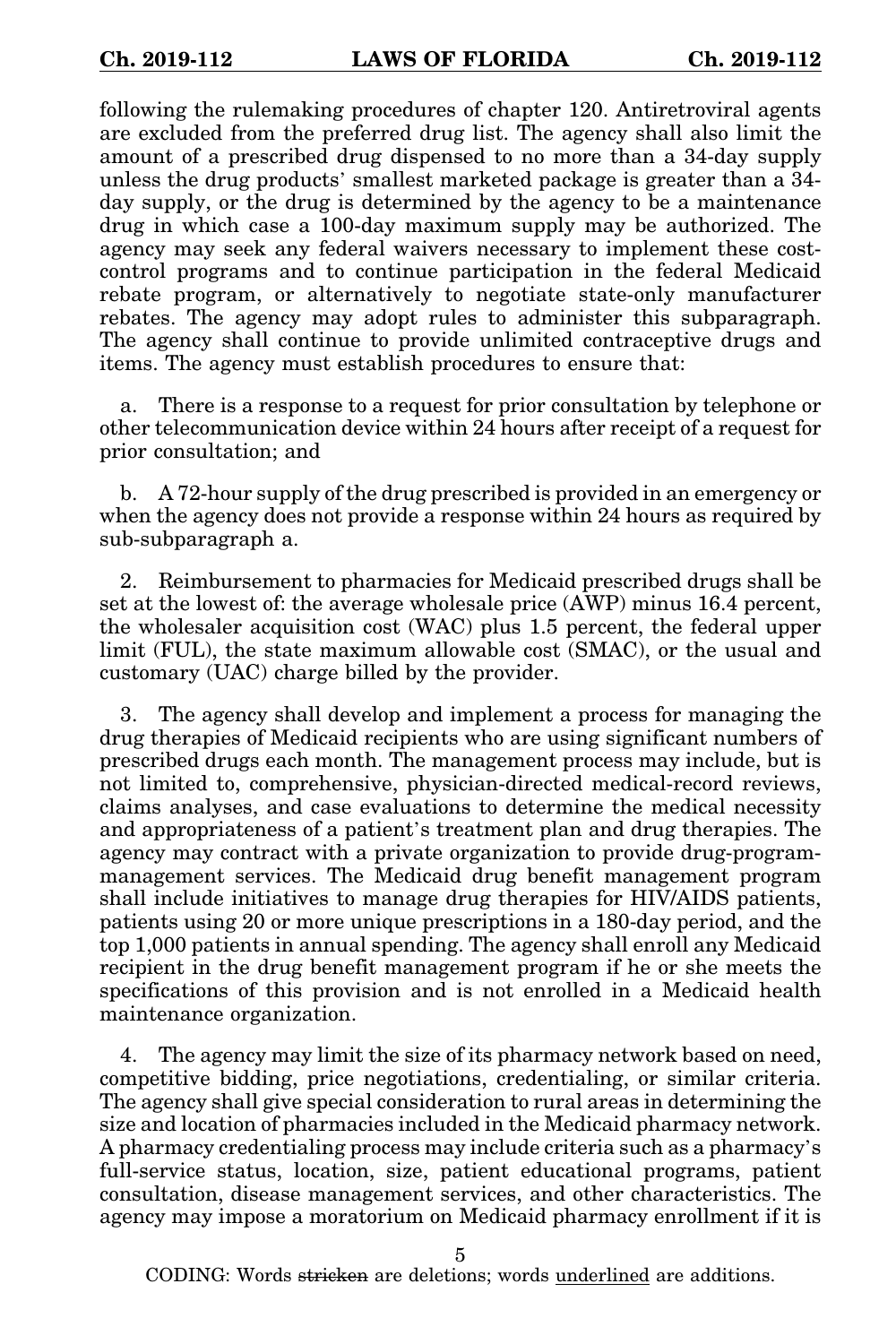determined that it has a sufficient number of Medicaid-participating providers. The agency must allow dispensing practitioners to participate as a part of the Medicaid pharmacy network regardless of the practitioner's proximity to any other entity that is dispensing prescription drugs under the Medicaid program. A dispensing practitioner must meet all credentialing requirements applicable to his or her practice, as determined by the agency.

5. The agency shall develop and implement a program that requires Medicaid practitioners who issue written prescriptions for medicinal prescribe drugs to use a counterfeit-proof prescription pad for Medicaid prescriptions. The agency shall require the use of standardized counterfeitproof prescription pads by Medicaid-participating prescribers or prescribers who issue written write prescriptions for Medicaid recipients. The agency may implement the program in targeted geographic areas or statewide.

6. The agency may enter into arrangements that require manufacturers of generic drugs prescribed to Medicaid recipients to provide rebates of at least 15.1 percent of the average manufacturer price for the manufacturer's generic products. These arrangements shall require that if a generic-drug manufacturer pays federal rebates for Medicaid-reimbursed drugs at a level below 15.1 percent, the manufacturer must provide a supplemental rebate to the state in an amount necessary to achieve a 15.1-percent rebate level.

7. The agency may establish a preferred drug list as described in this subsection, and, pursuant to the establishment of such preferred drug list, negotiate supplemental rebates from manufacturers that are in addition to those required by Title XIX of the Social Security Act and at no less than 14 percent of the average manufacturer price as defined in 42 U.S.C. s. 1936 on the last day of a quarter unless the federal or supplemental rebate, or both, equals or exceeds 29 percent. There is no upper limit on the supplemental rebates the agency may negotiate. The agency may determine that specific products, brand-name or generic, are competitive at lower rebate percentages. Agreement to pay the minimum supplemental rebate percentage guarantees a manufacturer that the Medicaid Pharmaceutical and Therapeutics Committee will consider a product for inclusion on the preferred drug list. However, a pharmaceutical manufacturer is not guaranteed placement on the preferred drug list by simply paying the minimum supplemental rebate. Agency decisions will be made on the clinical efficacy of a drug and recommendations of the Medicaid Pharmaceutical and Therapeutics Committee, as well as the price of competing products minus federal and state rebates. The agency may contract with an outside agency or contractor to conduct negotiations for supplemental rebates. For the purposes of this section, the term "supplemental rebates" means cash rebates. Value-added programs as a substitution for supplemental rebates are prohibited. The agency may seek any federal waivers to implement this initiative.

8. The agency shall expand home delivery of pharmacy products. The agency may amend the state plan and issue a procurement, as necessary, in order to implement this program. The procurements must include

6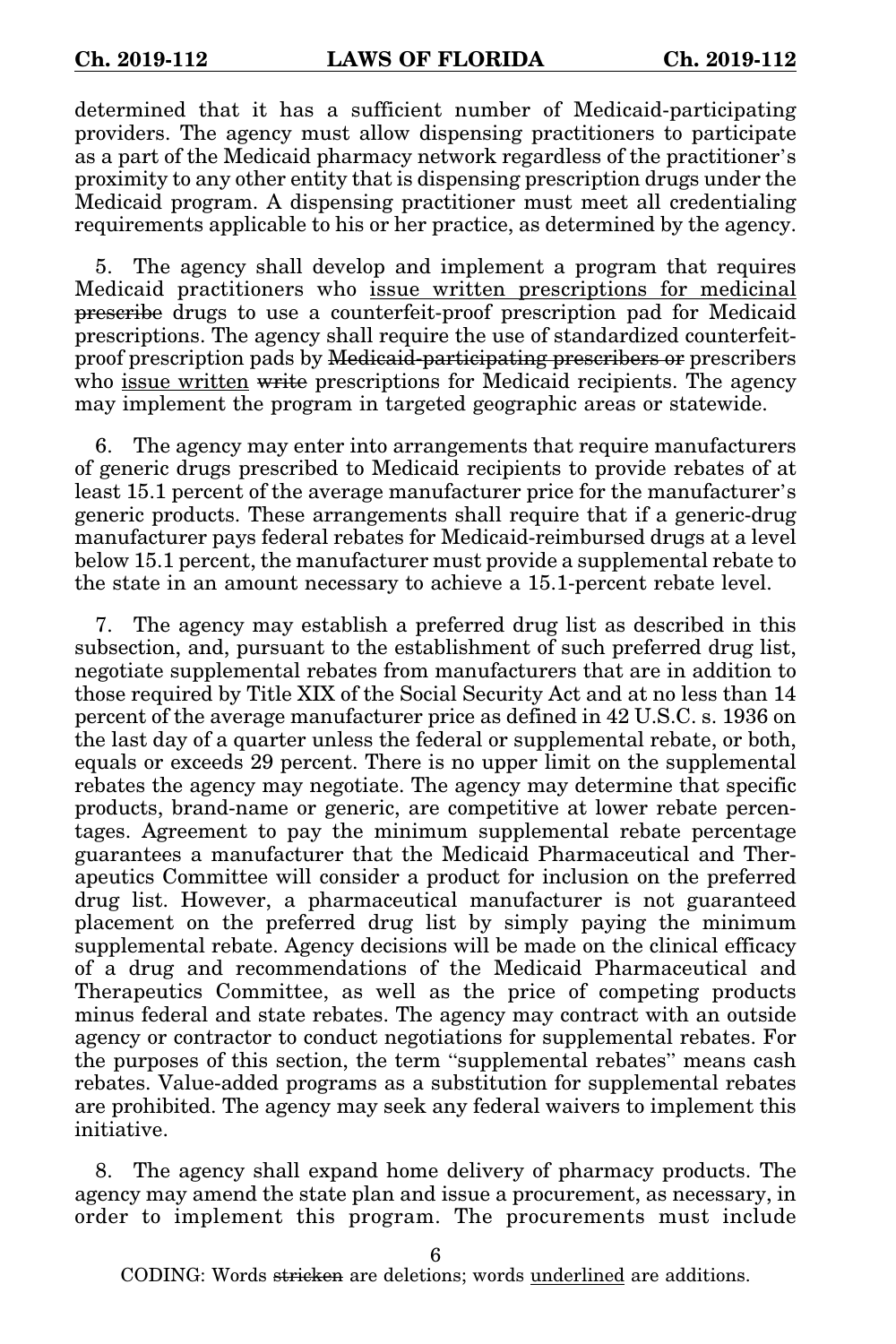agreements with a pharmacy or pharmacies located in the state to provide mail order delivery services at no cost to the recipients who elect to receive home delivery of pharmacy products. The procurement must focus on serving recipients with chronic diseases for which pharmacy expenditures represent a significant portion of Medicaid pharmacy expenditures or which impact a significant portion of the Medicaid population. The agency may seek and implement any federal waivers necessary to implement this subparagraph.

9. The agency shall limit to one dose per month any drug prescribed to treat erectile dysfunction.

10.a. The agency may implement a Medicaid behavioral drug management system. The agency may contract with a vendor that has experience in operating behavioral drug management systems to implement this program. The agency may seek federal waivers to implement this program.

b. The agency, in conjunction with the Department of Children and Families, may implement the Medicaid behavioral drug management system that is designed to improve the quality of care and behavioral health prescribing practices based on best practice guidelines, improve patient adherence to medication plans, reduce clinical risk, and lower prescribed drug costs and the rate of inappropriate spending on Medicaid behavioral drugs. The program may include the following elements:

(I) Provide for the development and adoption of best practice guidelines for behavioral health-related drugs such as antipsychotics, antidepressants, and medications for treating bipolar disorders and other behavioral conditions; translate them into practice; review behavioral health prescribers and compare their prescribing patterns to a number of indicators that are based on national standards; and determine deviations from best practice guidelines.

(II) Implement processes for providing feedback to and educating prescribers using best practice educational materials and peer-to-peer consultation.

(III) Assess Medicaid beneficiaries who are outliers in their use of behavioral health drugs with regard to the numbers and types of drugs taken, drug dosages, combination drug therapies, and other indicators of improper use of behavioral health drugs.

(IV) Alert prescribers to patients who fail to refill prescriptions in a timely fashion, are prescribed multiple same-class behavioral health drugs, and may have other potential medication problems.

(V) Track spending trends for behavioral health drugs and deviation from best practice guidelines.

7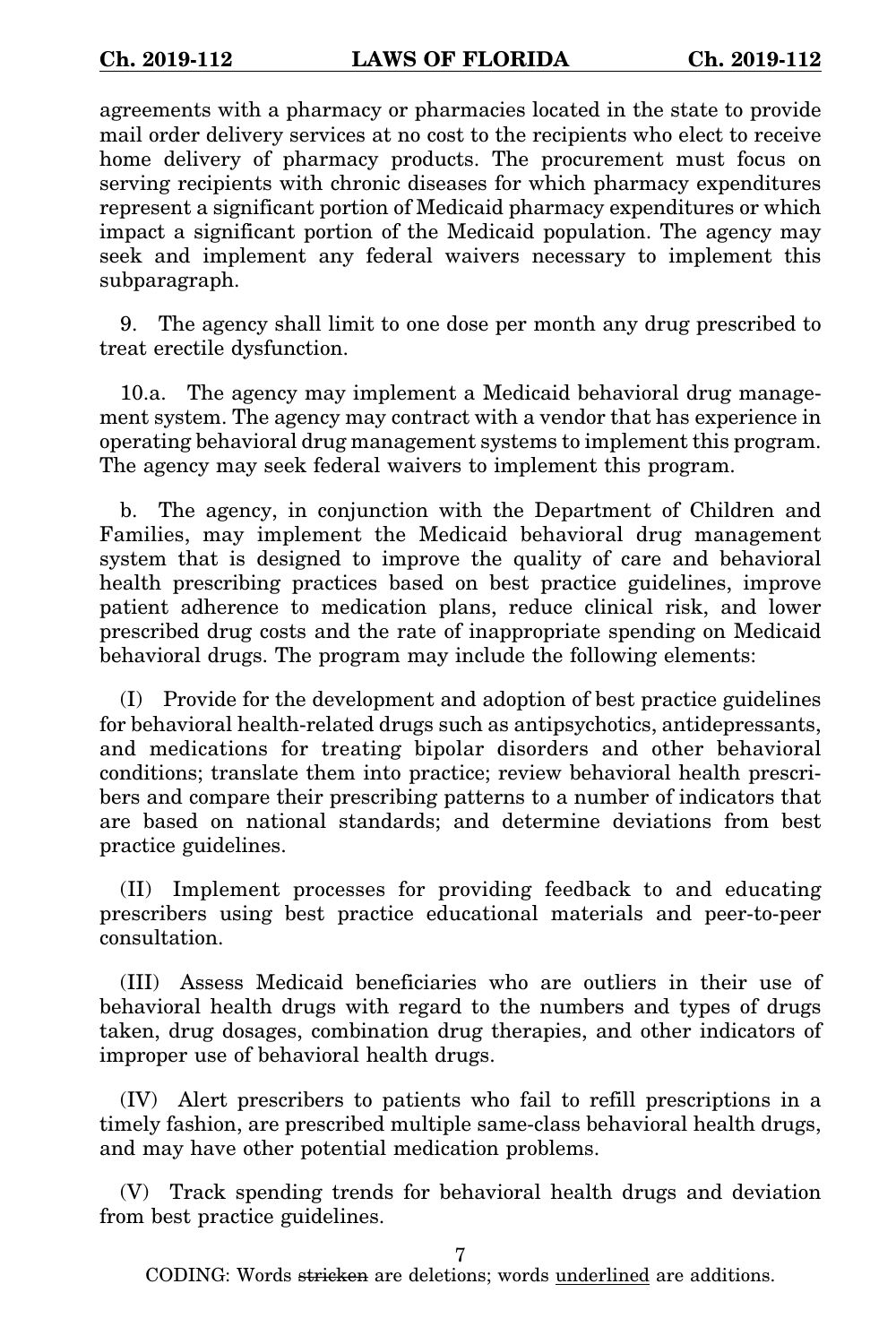(VI) Use educational and technological approaches to promote best practices, educate consumers, and train prescribers in the use of practice guidelines.

(VII) Disseminate electronic and published materials.

(VIII) Hold statewide and regional conferences.

(IX) Implement a disease management program with a model qualitybased medication component for severely mentally ill individuals and emotionally disturbed children who are high users of care.

11. The agency shall implement a Medicaid prescription drug management system.

a. The agency may contract with a vendor that has experience in operating prescription drug management systems in order to implement this system. Any management system that is implemented in accordance with this subparagraph must rely on cooperation between physicians and pharmacists to determine appropriate practice patterns and clinical guidelines to improve the prescribing, dispensing, and use of drugs in the Medicaid program. The agency may seek federal waivers to implement this program.

b. The drug management system must be designed to improve the quality of care and prescribing practices based on best practice guidelines, improve patient adherence to medication plans, reduce clinical risk, and lower prescribed drug costs and the rate of inappropriate spending on Medicaid prescription drugs. The program must:

(I) Provide for the adoption of best practice guidelines for the prescribing and use of drugs in the Medicaid program, including translating best practice guidelines into practice; reviewing prescriber patterns and comparing them to indicators that are based on national standards and practice patterns of clinical peers in their community, statewide, and nationally; and determine deviations from best practice guidelines.

(II) Implement processes for providing feedback to and educating prescribers using best practice educational materials and peer-to-peer consultation.

(III) Assess Medicaid recipients who are outliers in their use of a single or multiple prescription drugs with regard to the numbers and types of drugs taken, drug dosages, combination drug therapies, and other indicators of improper use of prescription drugs.

(IV) Alert prescribers to recipients who fail to refill prescriptions in a timely fashion, are prescribed multiple drugs that may be redundant or contraindicated, or may have other potential medication problems.

 $\mathbf 8$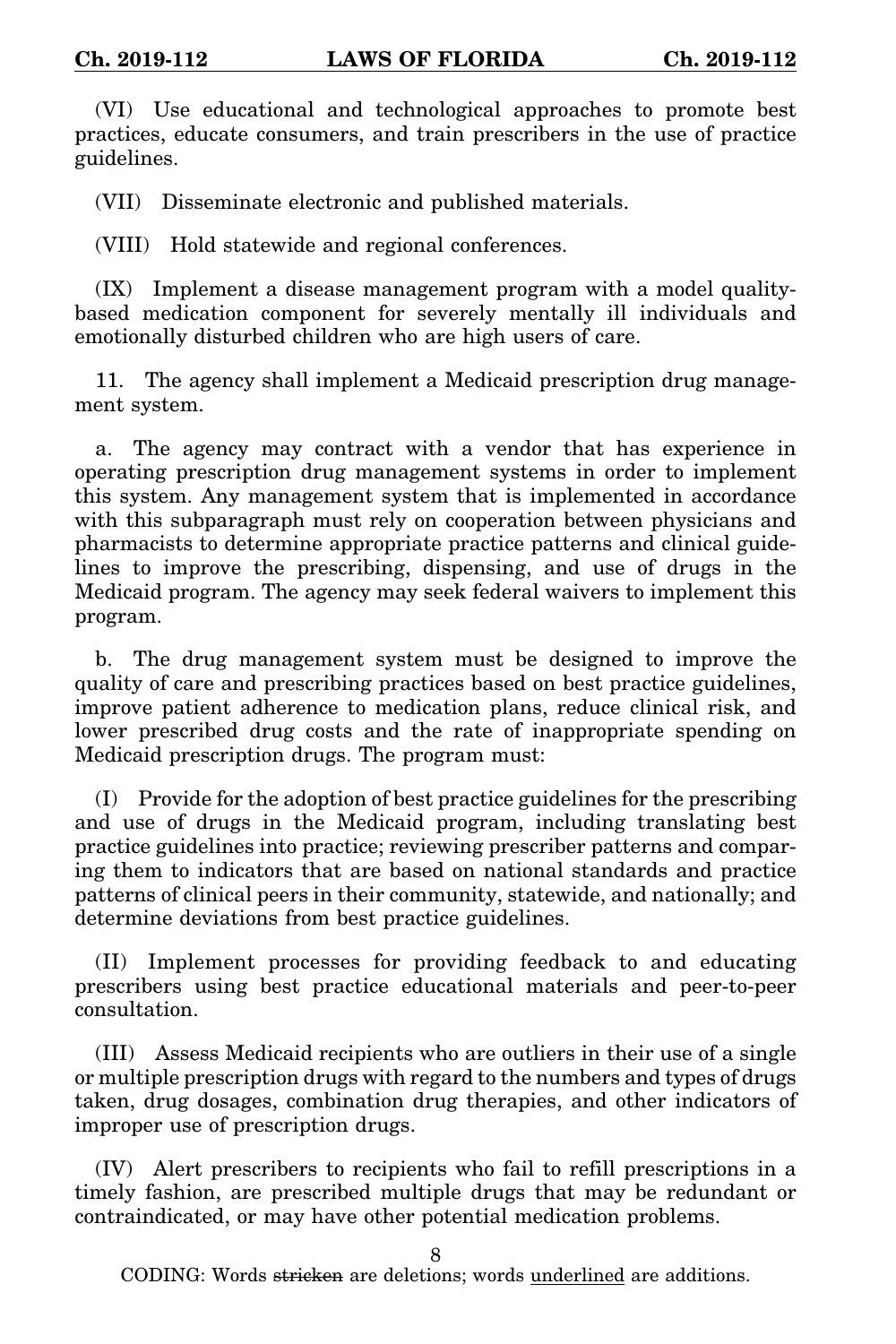12. The agency may contract for drug rebate administration, including, but not limited to, calculating rebate amounts, invoicing manufacturers, negotiating disputes with manufacturers, and maintaining a database of rebate collections.

13. The agency may specify the preferred daily dosing form or strength for the purpose of promoting best practices with regard to the prescribing of certain drugs as specified in the General Appropriations Act and ensuring cost-effective prescribing practices.

14. The agency may require prior authorization for Medicaid-covered prescribed drugs. The agency may prior-authorize the use of a product:

- a. For an indication not approved in labeling;
- b. To comply with certain clinical guidelines; or
- c. If the product has the potential for overuse, misuse, or abuse.

The agency may require the prescribing professional to provide information about the rationale and supporting medical evidence for the use of a drug. The agency shall post prior authorization, step-edit criteria and protocol, and updates to the list of drugs that are subject to prior authorization on the agency's Internet website within 21 days after the prior authorization and step-edit criteria and protocol and updates are approved by the agency. For purposes of this subparagraph, the term "step-edit" means an automatic electronic review of certain medications subject to prior authorization.

15. The agency, in conjunction with the Pharmaceutical and Therapeutics Committee, may require age-related prior authorizations for certain prescribed drugs. The agency may preauthorize the use of a drug for a recipient who may not meet the age requirement or may exceed the length of therapy for use of this product as recommended by the manufacturer and approved by the Food and Drug Administration. Prior authorization may require the prescribing professional to provide information about the rationale and supporting medical evidence for the use of a drug.

16. The agency shall implement a step-therapy prior authorization approval process for medications excluded from the preferred drug list. Medications listed on the preferred drug list must be used within the previous 12 months before the alternative medications that are not listed. The step-therapy prior authorization may require the prescriber to use the medications of a similar drug class or for a similar medical indication unless contraindicated in the Food and Drug Administration labeling. The trial period between the specified steps may vary according to the medical indication. The step-therapy approval process shall be developed in accordance with the committee as stated in s. 409.91195(7) and (8). A drug product may be approved without meeting the step-therapy prior authorization criteria if the prescribing physician provides the agency with

9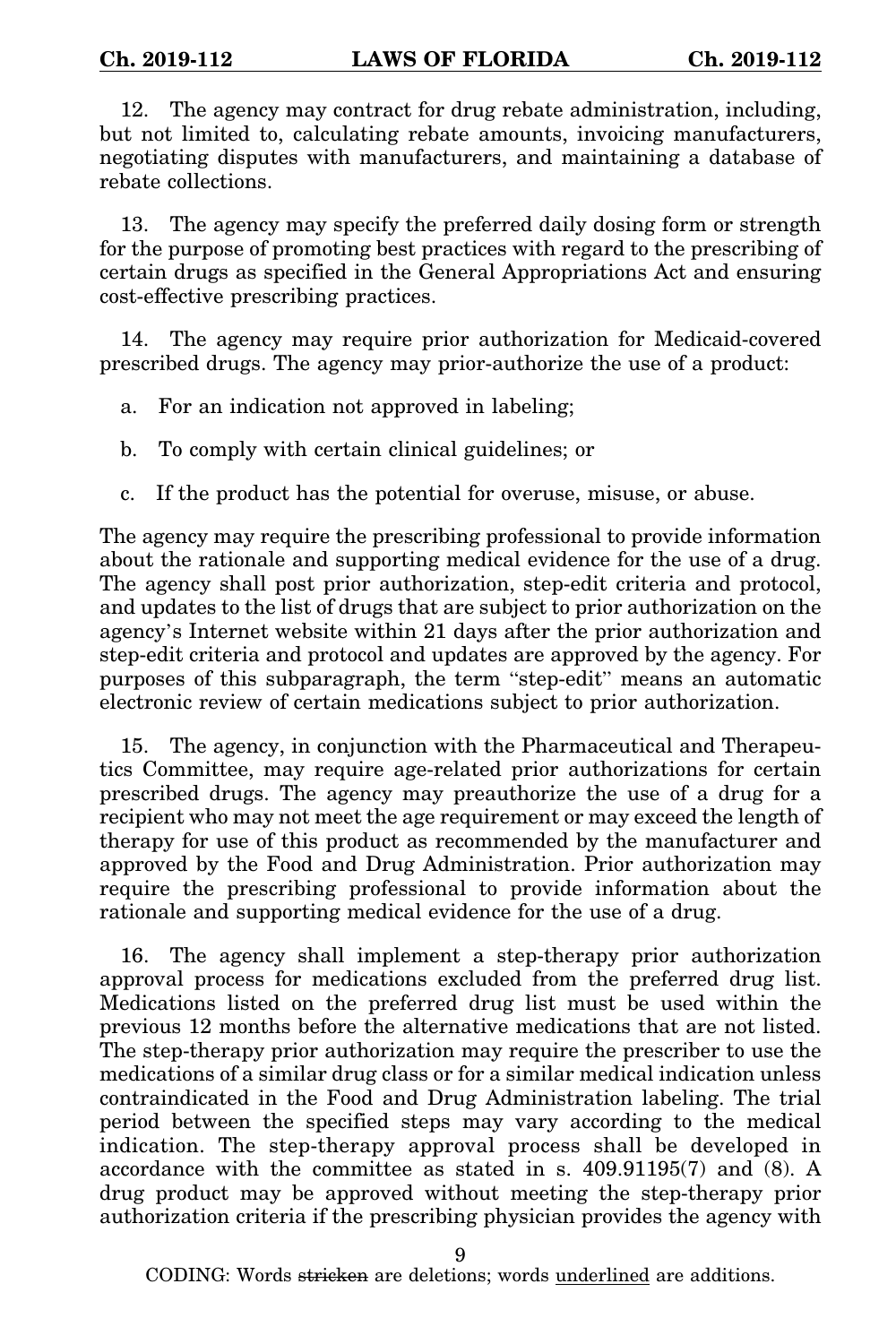additional written medical or clinical documentation that the product is medically necessary because:

a. There is not a drug on the preferred drug list to treat the disease or medical condition which is an acceptable clinical alternative;

b. The alternatives have been ineffective in the treatment of the beneficiary's disease; or

c. Based on historic evidence and known characteristics of the patient and the drug, the drug is likely to be ineffective, or the number of doses have been ineffective.

The agency shall work with the physician to determine the best alternative for the patient. The agency may adopt rules waiving the requirements for written clinical documentation for specific drugs in limited clinical situations.

17. The agency shall implement a return and reuse program for drugs dispensed by pharmacies to institutional recipients, which includes payment of a \$5 restocking fee for the implementation and operation of the program. The return and reuse program shall be implemented electronically and in a manner that promotes efficiency. The program must permit a pharmacy to exclude drugs from the program if it is not practical or cost-effective for the drug to be included and must provide for the return to inventory of drugs that cannot be credited or returned in a cost-effective manner. The agency shall determine if the program has reduced the amount of Medicaid prescription drugs which are destroyed on an annual basis and if there are additional ways to ensure more prescription drugs are not destroyed which could safely be reused.

Section 4. Section 456.0392, Florida Statutes, is amended to read:

456.0392 Prescription labeling.—

(1) A prescription issued written by a practitioner who is authorized under the laws of this state to prescribe write prescriptions for drugs that are not listed as controlled substances in chapter 893 but who is not eligible for a federal Drug Enforcement Administration number shall include that practitioner's name and professional license number. The pharmacist or dispensing practitioner must include the practitioner's name on the container of the drug that is dispensed. A pharmacist shall be permitted, upon verification by the prescriber, to document any information required by this section.

(2) A prescription for a drug that is not listed as a controlled substance in chapter 893 which is issued written by an advanced practice registered nurse licensed under s. 464.012 is presumed, subject to rebuttal, to be valid and within the parameters of the prescriptive authority delegated by a practitioner licensed under chapter 458, chapter 459, or chapter 466.

10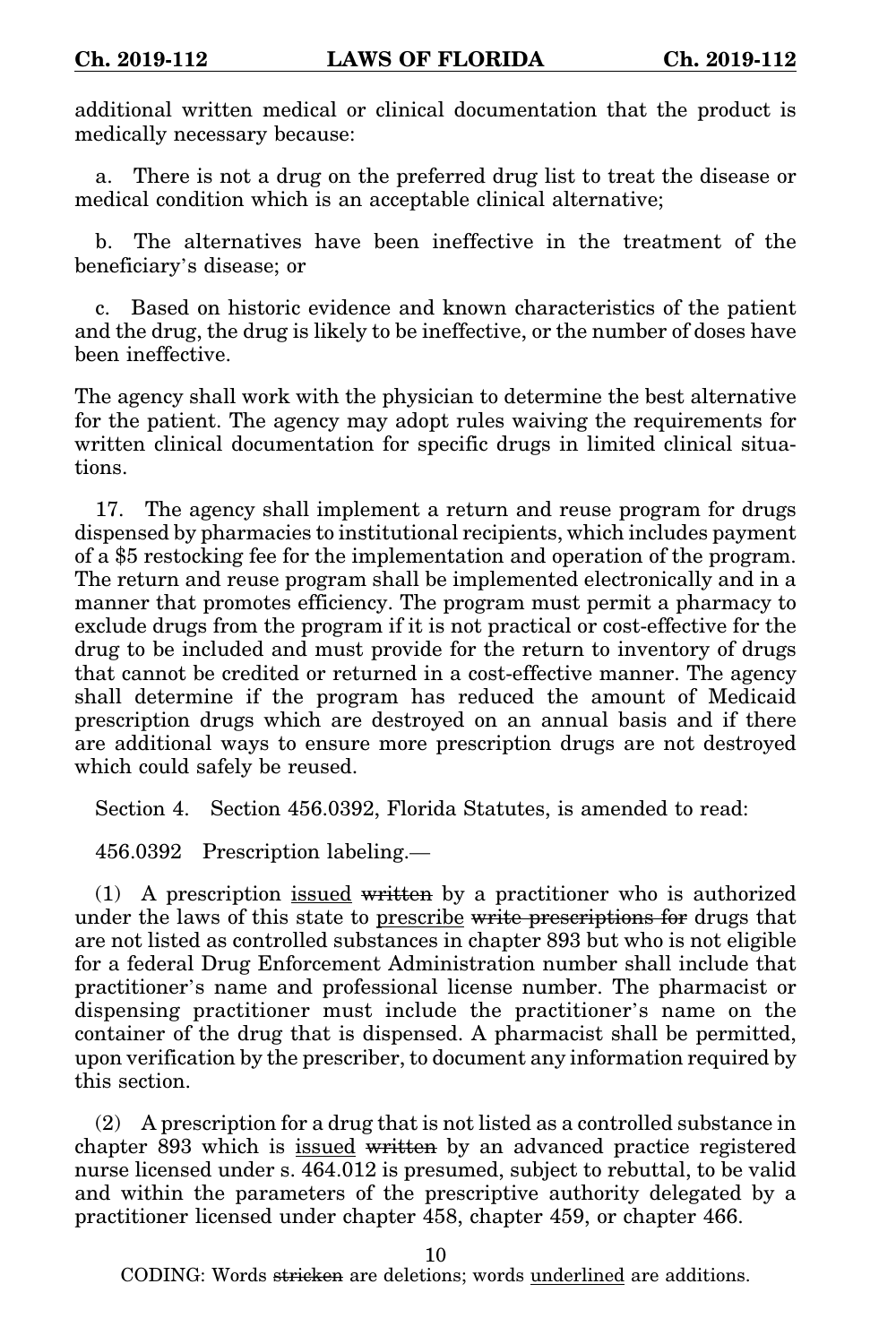(3) A prescription for a drug that is not listed as a controlled substance in chapter 893 which is issued written by a physician assistant licensed under chapter 458 or chapter 459 is presumed, subject to rebuttal, to be valid and within the parameters of the prescriptive authority delegated by the physician assistant's supervising physician.

Section 5. Paragraph (d) of subsection (3) of section 458.3265, Florida Statutes, is amended to read:

458.3265 Pain-management clinics.—

(3) PHYSICIAN RESPONSIBILITIES.—These responsibilities apply to any physician who provides professional services in a pain-management clinic that is required to be registered in subsection (1).

(d) A physician authorized to prescribe controlled substances who practices at a pain-management clinic is responsible for maintaining the control and security of his or her prescription blanks or electronic prescribing software and any other method used for prescribing controlled substance pain medication. A The physician who issues written prescriptions shall comply with the requirements for counterfeit-resistant prescription blanks in s. 893.065 and the rules adopted pursuant to that section. A The physician shall notify, in writing, the department within 24 hours after following any theft or loss of a prescription blank or breach of his or her electronic prescribing software used any other method for prescribing pain medication.

Section 6. Paragraph (qq) of subsection (1) of section 458.331, Florida Statutes, is amended to read:

458.331 Grounds for disciplinary action; action by the board and department.—

(1) The following acts constitute grounds for denial of a license or disciplinary action, as specified in s. 456.072(2):

(qq) Failing to timely notify the department of the theft of prescription blanks from a pain-management clinic or a breach of a physician's electronic prescribing software other methods for prescribing within 24 hours as required by s. 458.3265(3).

Section 7. Paragraph (d) of subsection (3) of section 459.0137, Florida Statutes, is amended to read:

459.0137 Pain-management clinics.—

(3) PHYSICIAN RESPONSIBILITIES.—These responsibilities apply to any osteopathic physician who provides professional services in a painmanagement clinic that is required to be registered in subsection (1).

11